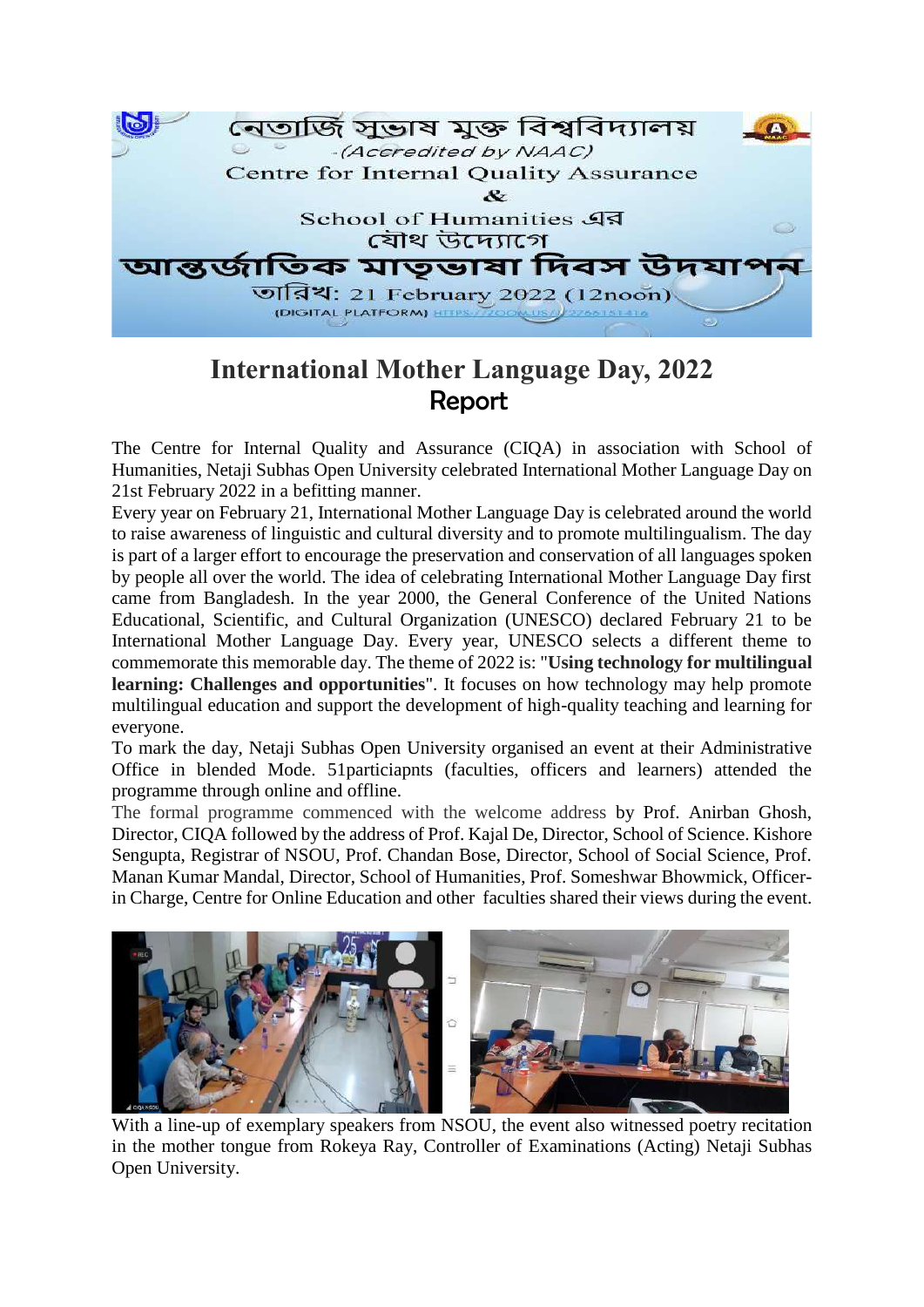All the speakers gave emphasis on the good use of language and their protection. They also stresses upon the development of self learning materials of the university in our mother language i.e. in Bengali on priority basis.

Hon'ble Vice-Chancellor of Netaji Subhas Open University, Prof. Subha Sankar Sarkar delivered the presidential address.

The formal vote of thanks was proposed by Shri Arijit Ghosh, Asst. Professor, Journalism and Mass Communication, NSOU.

## **PROGRAMME**

## **International Mother Tongue Day, 2022**

Date: 21<sup>st</sup> February 2021 Time: 12noon

| 12noon                 | Hybrid/ blended Mode<br>:Welcome Address by Professor Anirban Ghosh, CIQA, Netaji Subhas Open      |
|------------------------|----------------------------------------------------------------------------------------------------|
|                        | University                                                                                         |
| 12.05 <sub>pm</sub>    | :Address by Professor Kajal De, Director, School of Sciences, Netaji Subhas                        |
|                        | Open University                                                                                    |
| 12.15 <sub>pm</sub>    | :Address by Shri Kishore Sengupta, Registrar, Netaji Subhas Open University                        |
| 12.25pm<br><b>NSOU</b> | : Address by Professor Chandan Basu, Director, School of Social Sciences,                          |
| 12.35pm<br>&           | : Address by Professor Manan Kumar Mandal, Director, School of Humanities                          |
|                        | Professor of Bengali, Netaji Subhas Open University                                                |
| 12.50pm                | :Address by Professor Someswar Bhowmik, Officer-in-Charge, Centre for                              |
|                        | Online Education, Netaji Subhas Open University                                                    |
| 1.00 <sub>pm</sub>     | :Address by Professor D P Nag Choudhury, Professor School of Education,                            |
|                        | <b>NSOU</b>                                                                                        |
| 1.10 <sub>pm</sub>     | : Address by Smt. Rokeya Ray, Controller of Examination (Acting), NSOU                             |
| 1.20 <sub>pm</sub>     | :Address by Smt. Anamika Das, Asst. Professor, LIS, NSOU                                           |
| 1.30 <sub>pm</sub>     | : Presidential Address by Professor Subha Sankar Sarkar, Vice-Chancellor,                          |
|                        | Netaji Subhas Open University                                                                      |
|                        | Compere & Vote thanks: Shri Arijit Ghosh, Asst. Professor of JMC, Netaji Subhas Open<br>University |